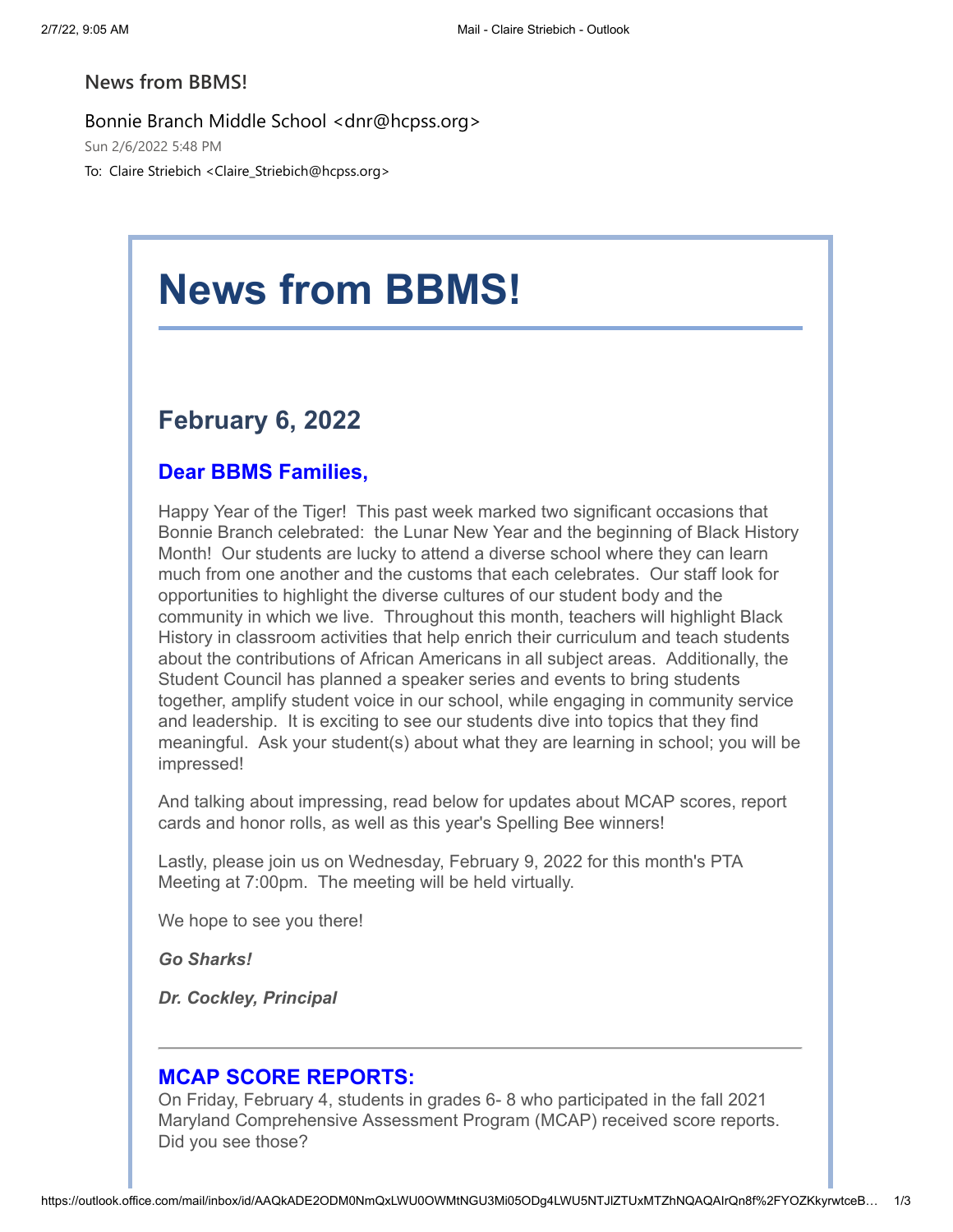#### 2/7/22, 9:05 AM Mail - Claire Striebich - Outlook

The reports show prior grade level understanding in math and English language arts. Sixth graders' reports also show prior grade level understanding for science. These assessments are just one measure of your child's performance and provide you with insight into your child's level of proficiency. Federal accountability requires that students assess annually in grades 3-8 and once in high school. The assessments delivered in early fall of 2021 were the postponed assessments from the 2020-2021 school year. Reports reflect proficiency in the previous year's grade level or course. These results never stand alone in assessing student growth, and will be used in combination with other assessments and class work to gauge overall student performance.

For more information, please visit the **[early fall HCPSS FAQ](https://nam10.safelinks.protection.outlook.com/?url=http%3A%2F%2Ftrack.spe.schoolmessenger.com%2Ff%2Fa%2FDFVFEKXwUf4Py297XDOVDA~~%2FAAAAAQA~%2FRgRj4YOoP4ReAmh0dHBzOi8vbmFtMTAuc2FmZWxpbmtzLnByb3RlY3Rpb24ub3V0bG9vay5jb20vP3VybD1odHRwJTNBJTJGJTJGdHJhY2suc3BlLnNjaG9vbG1lc3Nlbmdlci5jb20lMkZmJTJGYSUyRmVGWmM5dFpQN09UcTBrVDI5TUJjQ3d-fiUyRkFBQUFBUUF-JTJGUmdSajNWMTJQMFE2YUhSMGNITTZMeTlvWld4d0xtaGpjSE56TG05eVp5OW5jbUZrWlhNdGRHVnpkR2x1Wnk5dFkyRndMV1ZoY214NUxXWmhiR3d0TWpBeU1WY0hjMk5vYjI5c2JVSUtZZm4yS2Z4aGRMUDVNbElZWVc1a2NtVjNYMk52WTJ0c1pYbEFhR053YzNNdWIzSm5XQVFBQUFBQiZkYXRhPTA0JTdDMDElN0NhbmRyZXdfY29ja2xleSU0MGhjcHNzLm9yZyU3Qzc0YTU0NTMxMWRlMDQ3NDhiNGQ0MDhkOWU3NDlhMTlkJTdDOTZhOWFjNGM0NzdlNGRhZGEyYjI4YWQzZmM0Njc5MGIlN0MxJTdDMCU3QzYzNzc5NTEyNTY5MjkxMDYyMCU3Q1Vua25vd24lN0NUV0ZwYkdac2IzZDhleUpXSWpvaU1DNHdMakF3TURBaUxDSlFJam9pVjJsdU16SWlMQ0pCVGlJNklrMWhhV3dpTENKWFZDSTZNbjAlM0QlN0MzMDAwJnNkYXRhPVRId2dUYncyQXpTZ1M0dnZZMmJPN1htbjBEbTVMZ05JdVY5a1N6UklzQ0klM0QmcmVzZXJ2ZWQ9MFcHc2Nob29sbUIKYfkoUABictp0tVIaY2xhaXJlX3N0cmllYmljaEBoY3Bzcy5vcmdYBAAAAAE~&data=04%7C01%7Cclaire_striebich%40hcpss.org%7C855ca9871bab4d206a3508d9e9c2bf35%7C96a9ac4c477e4dada2b28ad3fc46790b%7C1%7C0%7C637797844922056112%7CUnknown%7CTWFpbGZsb3d8eyJWIjoiMC4wLjAwMDAiLCJQIjoiV2luMzIiLCJBTiI6Ik1haWwiLCJXVCI6Mn0%3D%7C3000&sdata=s%2FoNUN%2Be0dNE9JkyYenRx0Meqc3Esq33je9tySOgpYk%3D&reserved=0)**.

We will test students again in May 2022 to assess their growth this year. Look for updates soon on when that testing will take place.

#### **REPORT CARDS AND HONOR ROLL CELEBRATIONS:**

And, while we are talking about academic performance, did you see your student's report card on January 31, 2022? Report Cards are available for your viewing in Synergy. Log in to see how your student did in quarter two. We have planned to celebrate those students who made straight A's and honor roll status on February 18, 2022. We plan to share details about a virtual option for parents to see this celebration. **Celebrations will take place at 2pm on Friday, February 18, 2022.**

#### **SPELLING BEE WINNERS!**

We are excited to announce the winners of this year's Spelling Bee! This year, two 6th grade students came out on top of a very tense competition In first place was Laya Ramesh and the runner-up was Hemant Kantheti. Laya will represent Bonnie Branch at the county competition this year and Hemant will serve as the alternate if needed. There were many strong students who competed this year and we were proud of each student for their efforts.

**Bonnie Branch Middle School |** 4979 Ilchester Road Ellicott City, MD 21043 | (410) 313-2580 | [bbms.hcpss.org](https://nam10.safelinks.protection.outlook.com/?url=http%3A%2F%2Ftrack.spe.schoolmessenger.com%2Ff%2Fa%2FELjoNwKmYmMUX3f0haOtrg~~%2FAAAAAQA~%2FRgRj4YOoP0QWaHR0cDovL2JibXMuaGNwc3Mub3JnL1cHc2Nob29sbUIKYfkoUABictp0tVIaY2xhaXJlX3N0cmllYmljaEBoY3Bzcy5vcmdYBAAAAAE~&data=04%7C01%7Cclaire_striebich%40hcpss.org%7C855ca9871bab4d206a3508d9e9c2bf35%7C96a9ac4c477e4dada2b28ad3fc46790b%7C1%7C0%7C637797844922056112%7CUnknown%7CTWFpbGZsb3d8eyJWIjoiMC4wLjAwMDAiLCJQIjoiV2luMzIiLCJBTiI6Ik1haWwiLCJXVCI6Mn0%3D%7C3000&sdata=UFnJcKq992Z9xgAhQm5OAJzGeWCNo2nfY88s7NOIAmo%3D&reserved=0)

Howard County Public Schools would like to continue connecting with you via email. If you prefer to be removed from our list, please contact Howard County Public Schools directly. To stop receiving all email messages distributed through our SchoolMessenger service, follow this link and confirm: *[Unsubscribe](https://nam10.safelinks.protection.outlook.com/?url=http%3A%2F%2Ftrack.spe.schoolmessenger.com%2Ff%2Fa%2FYOqepG_mCYhr2WzNO5pGUw~~%2FAAAAAQA~%2FRgRj4YOoP0RVaHR0cHM6Ly9nby5zY2hvb2xtZXNzZW5nZXIuY29tLyMvdW5zdWJzY3JpYmUvNjExOC9ZMnhoYVhKbFgzTjBjbWxsWW1samFFQm9ZM0J6Y3k1dmNtY1cHc2Nob29sbUIKYfkoUABictp0tVIaY2xhaXJlX3N0cmllYmljaEBoY3Bzcy5vcmdYBAAAAAE~&data=04%7C01%7Cclaire_striebich%40hcpss.org%7C855ca9871bab4d206a3508d9e9c2bf35%7C96a9ac4c477e4dada2b28ad3fc46790b%7C1%7C0%7C637797844922056112%7CUnknown%7CTWFpbGZsb3d8eyJWIjoiMC4wLjAwMDAiLCJQIjoiV2luMzIiLCJBTiI6Ik1haWwiLCJXVCI6Mn0%3D%7C3000&sdata=2OGI1QixTT0VFImzCZhr8nwOQku%2B5g6O0Pt37UvM8NE%3D&reserved=0)*